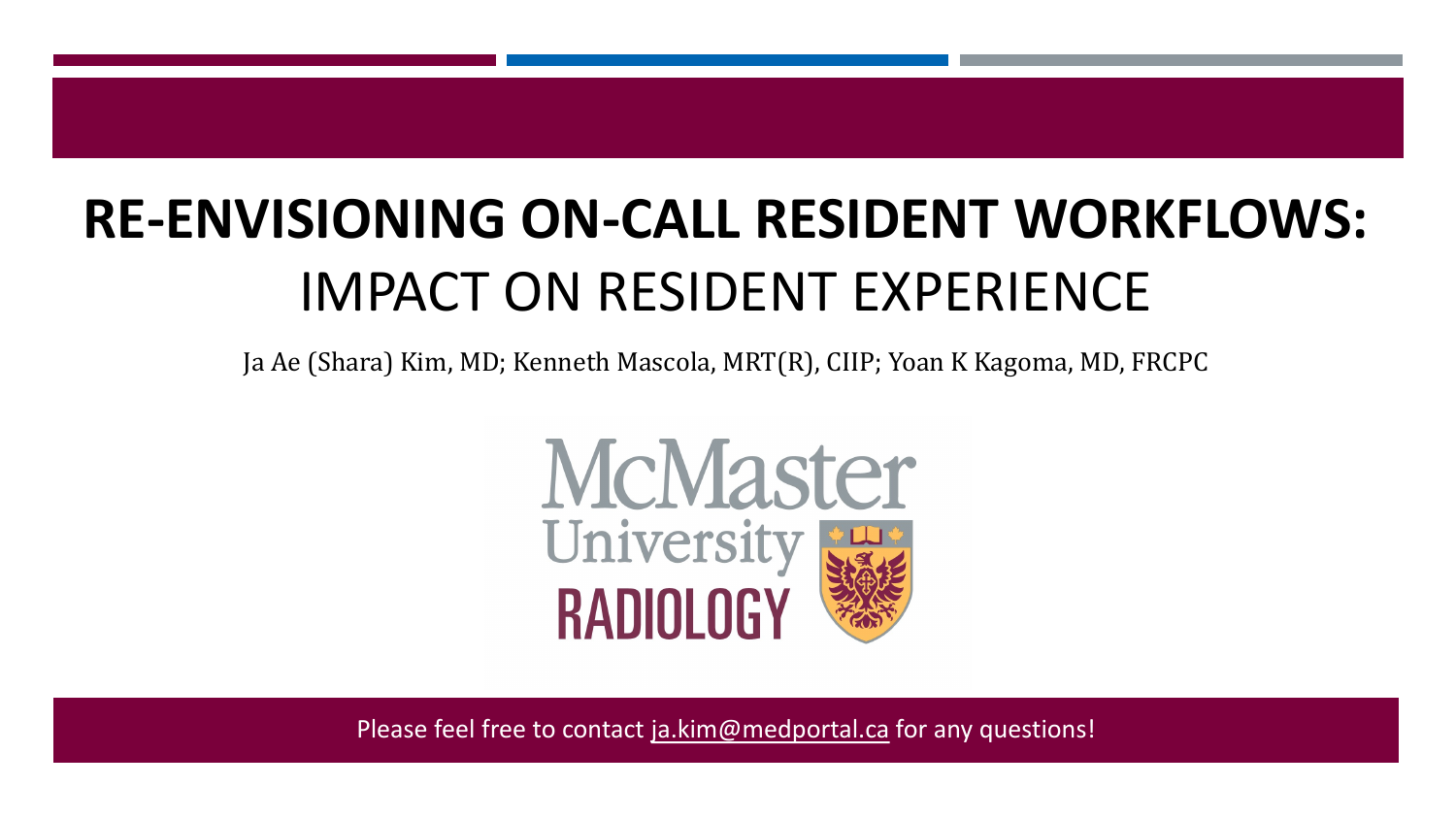## **BACKGROUND & AUDIT TARGET**

- Based on a program internal review, residents:
	- Viewed their on-call experience as a valuable learning experience
	- Requested more feedback on their on-call reports
- On-call feedback is high-yield area for targeted improvement because:
	- High-acuity diagnoses with sufficient volumes for each resident
	- Allows residents to gauge progress and identify areas for improvement
- Prior studies have shown that automated tools such as report change comparison can help to facilitate meaningful feedback, motivate residents to compare reports more frequently, and increase satisfaction.<sup>1-4</sup>

#### **Audit Target**

Improvement in resident satisfaction regarding oncall report feedback as quantified by improvement in pre- and postintervention surveys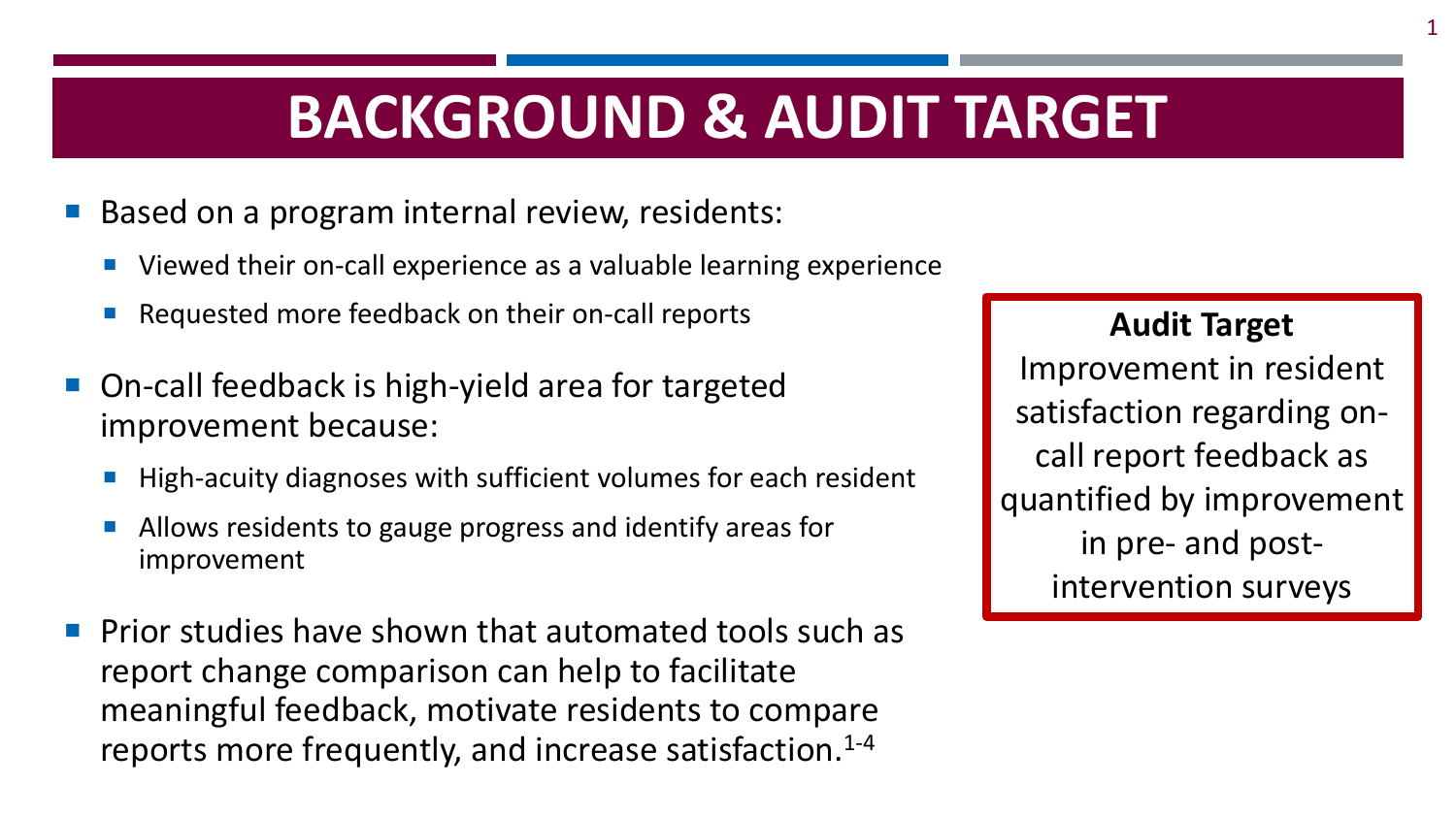#### **OUR INSTITUTION**

- Total 26 radiology residents (PGY 2 PGY 5) responsible for covering call
	- 2 on-call residents responsible for reporting overnight STAT/Urgent CT and US imaging requests
	- 4 hospital teaching sites within city, including pediatrics, trauma, and stroke centers. Coverage also includes 2 urgent care centers.
	- Tertiary referral site for Central West region of Ontario with total catchment population > 2.2 million
- Software Used
	- Picture Archiving Communication System (PACS): GE Centricity5
	- **Dictation/Voice Recognition:** Powerscribe 3606
	- **Electronic Medical Record (EMR):** Meditech<sup>7</sup> & Epic<sup>8</sup>

#### **Prior state**: No standardized feedback process

- Implied expectation for residents to review their on-call cases on their own as an informal form of feedback
- No automated tool for comparison of preliminary resident and final attending report



**Standard**: Timely and relevant feedback is a critical component of medical education and a core competency in radiology residencies <sup>9</sup>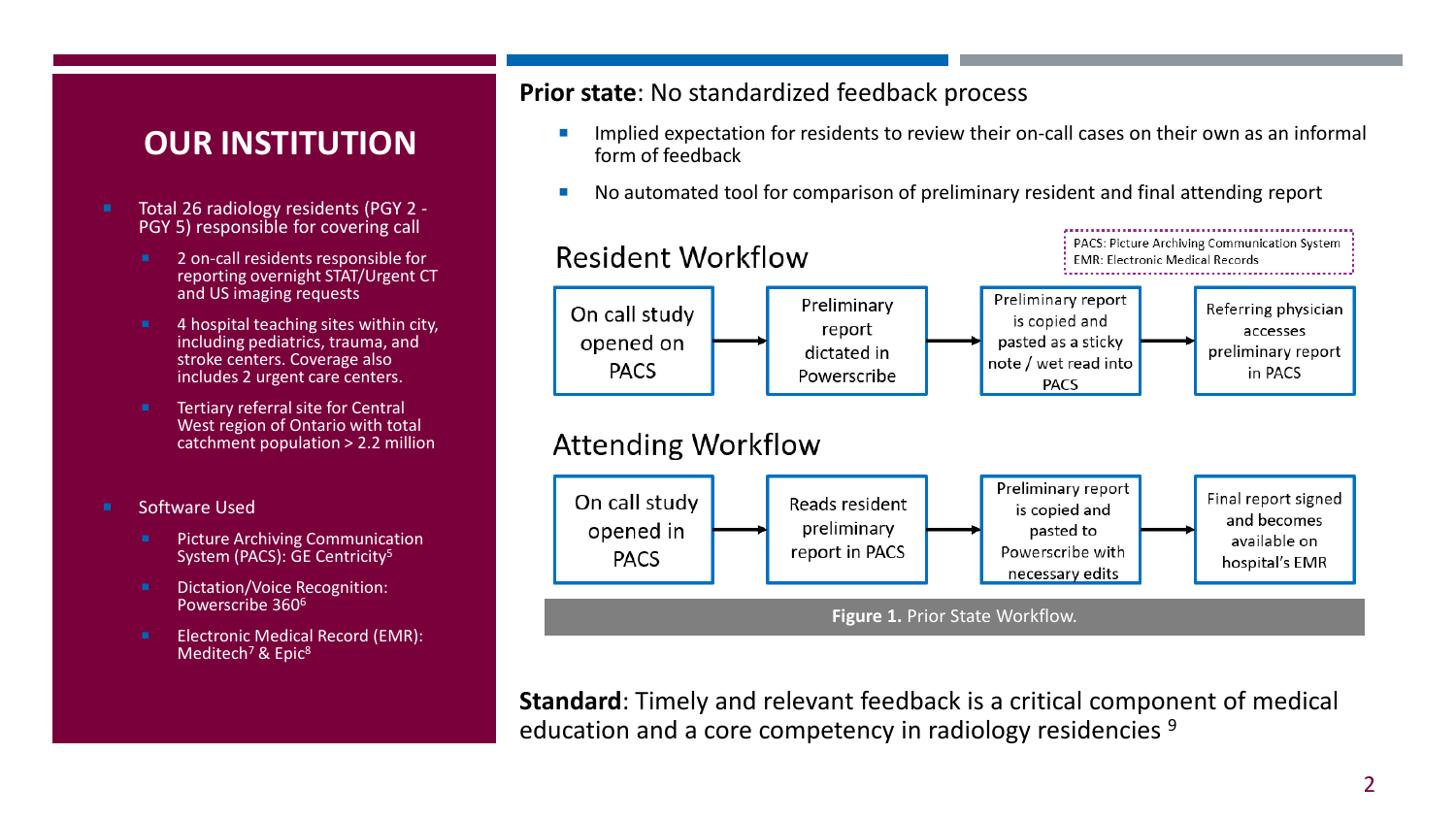### **METHODS**

- Adapted the A3 thinking process which is a structured problem solving method focused on continuous improvement<sup>10</sup>
- Number of changes proposed to the on-call workflow based on modifiable factors identified through root cause analysis
- Stakeholders identified and contacted for approval and feedback of proposed changes
	- Attending radiologists (including program director), radiology residents, referring clinicians (i.e. ER), technologists, PACS administrators and IT support personnel
- Anonymous online surveys of the radiology residents were conducted pre- and post-implementation of the changes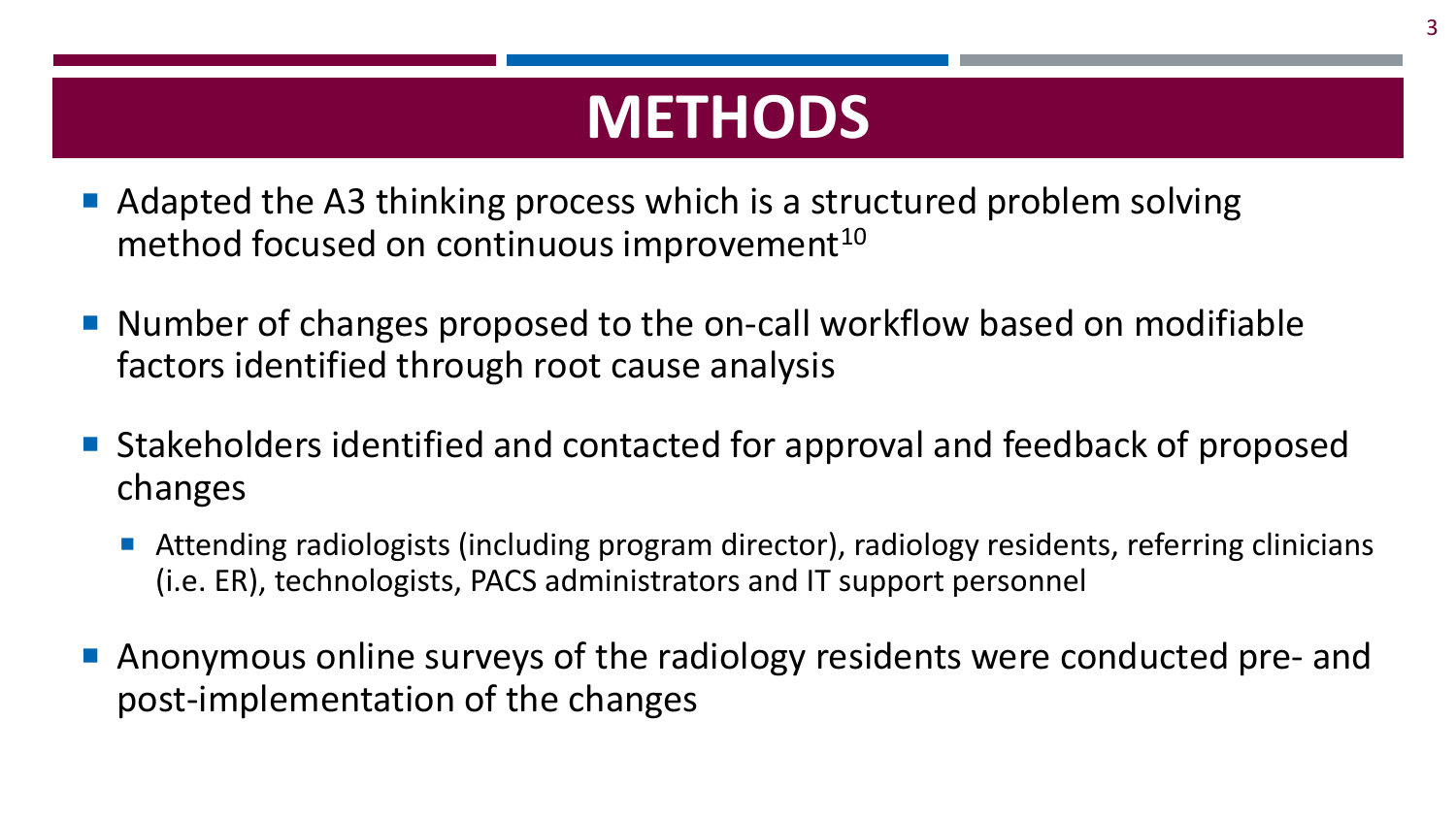### **FISHBONE ROOT CAUSE ANALYSIS**



4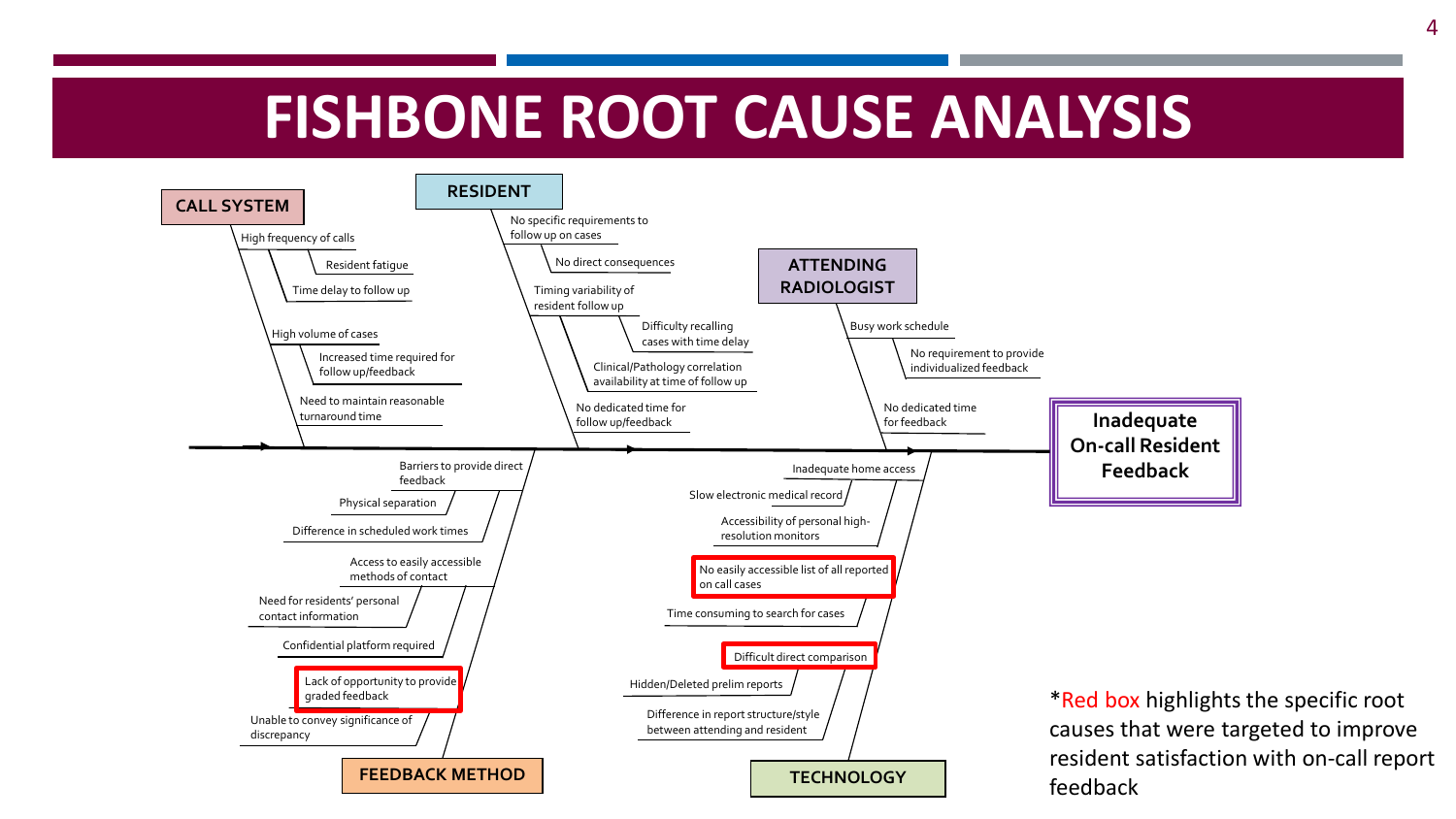## **PRE-IMPLEMENTATION SURVEY**

- 22 out of 25 residents during the academic year of 2020-2021 completed the survey anonymously
- 82% strongly agreed that receiving feedback on on-call reports is an important part of their development and learning as a radiology trainee
- Strong support from resident group to redevelop on-call reporting workflow in order to improve feedback on:
	- Follow-up recommendations (77% strongly agreed/agreed)
	- Report content (82% strongly agreed/agreed)
- Any new process should remove barriers to feedback and be cognizant of the challenges that residents experience during on-call reporting period
	- One of the main concerns expressed by residents was a potential change in the expectation of preliminary reports to be the same standard ('full reports') as daytime final reports despite the high volume, acuity, and time pressures of on-call cases
	- Recurring themes for barriers to follow up included poor home accessibility and lack of easily accessible list of all on-call preliminary reports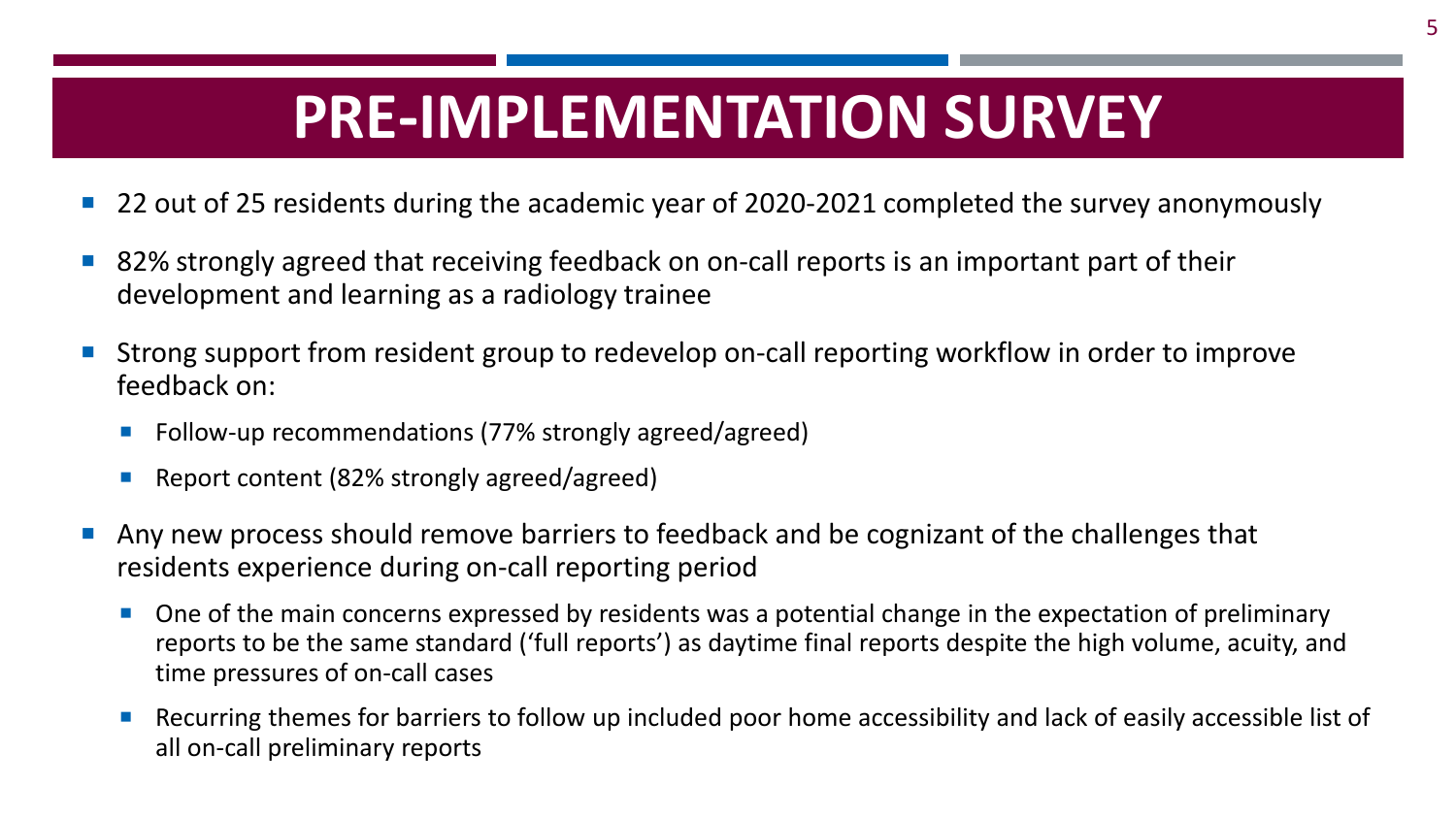### **INTERVENTIONS**

- Resident reporting moved from sticky note/wet read method in PACS to Powerscribe in order to mirror the daytime reporting method (Figure 3)
	- Easy access to all preliminary on-call cases through a Powerscribe worklist
	- Allows residents to use automated report comparison function available in Powerscribe (Figure 4)
- Standardized templates for use by on-call residents to improve ease of report comparison
	- Adapted from RSNA and sent to attending radiologists for feedback prior to implementation $11$
	- Research shows less errors in structured reporting compared to freeform with no significant difference in report times between reporting styles<sup>12</sup>
	- Referring clinicians generally prefer structured reports for clarity and organization<sup>13</sup>





**Figure 4.** Report comparison function on Powerscribe.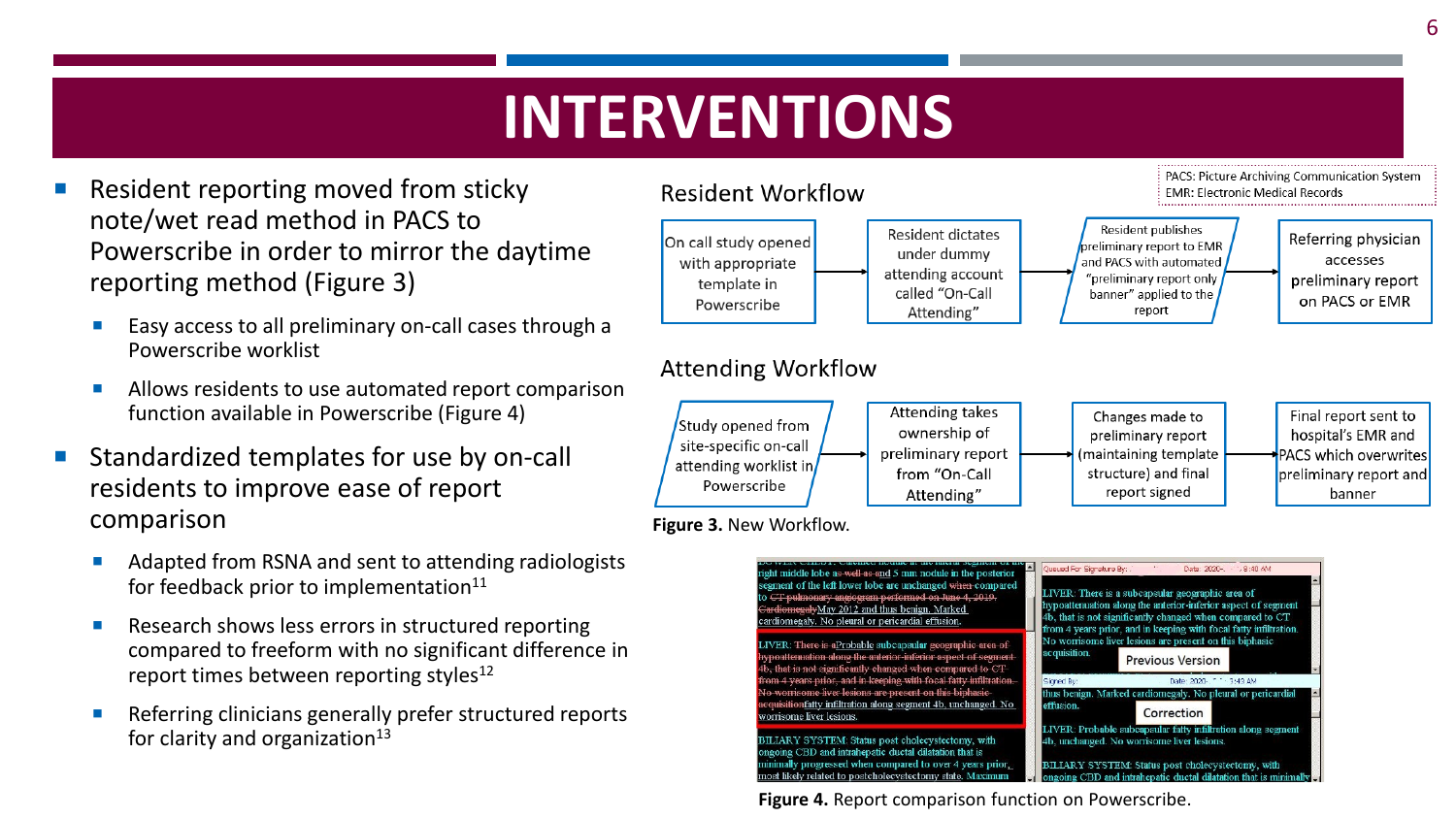## **POST-IMPLEMENTATION SURVEY**

- 15 out of 21 residents who experienced new call workflow during the academic year of 2020-2021 completed the survey anonymously 7 weeks post- implementation
- Results were overall positive:
	- 87% strongly agreed/agreed that the changes were beneficial to overall call experience and learning
	- 55% felt they received adequate on-call feedback post- implementation compared to 23% pre-implementation (Figure 5)
	- **Majority strongly agreed/agreed the changes help to provide** more detailed feedback on follow up recommendations (60%), report content (60%), and report structure/spelling/grammar (67%) (Figure 6)
	- 73% strongly agreed/agreed that the report comparison function was beneficial
	- 40% strongly agreed/agreed that the use of structured templates is helpful to compare reports while another 40% were neutral to this change
- Post-implementation respondents identified technical barriers as the main ongoing limitation to case follow-up
	- Ex. Studies taken over by daytime resident/fellows no longer available on on-call resident case list on Powerscribe which makes follow-up difficult

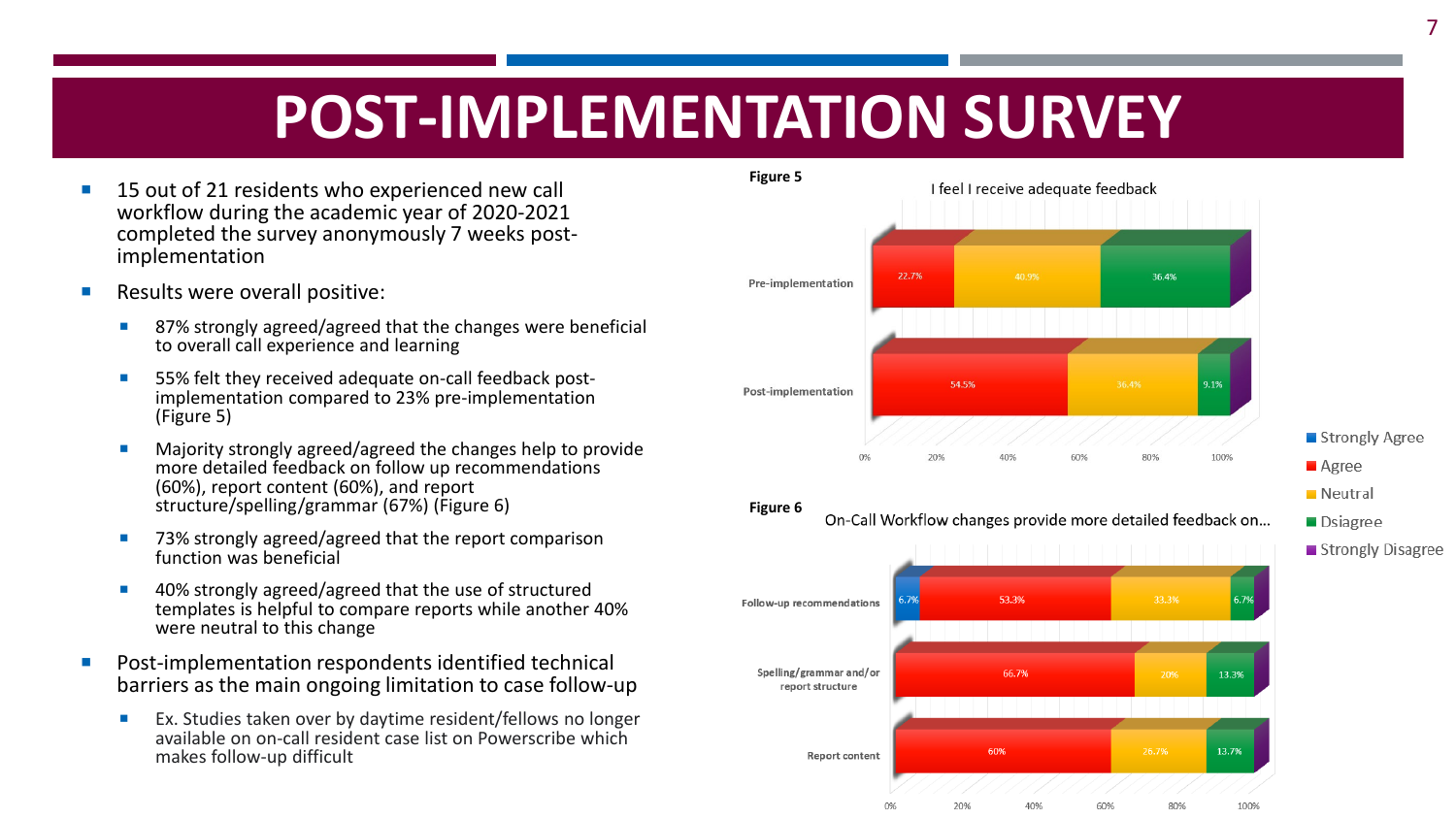## **DISCUSSION**

■ Use of structured A3 problem solving method to identify root causes and targeted interventions was useful to improve resident satisfaction on the quality of feedback received on their on-call reports

■ Facilitating automated and individualized feedback will be of increased importance as we approach the era of Competency Based Medical Education in radiology

I In the future, we plan to develop an interface for residents to access personalized statistics such as discrepancies, turn around times, and reporting volumes